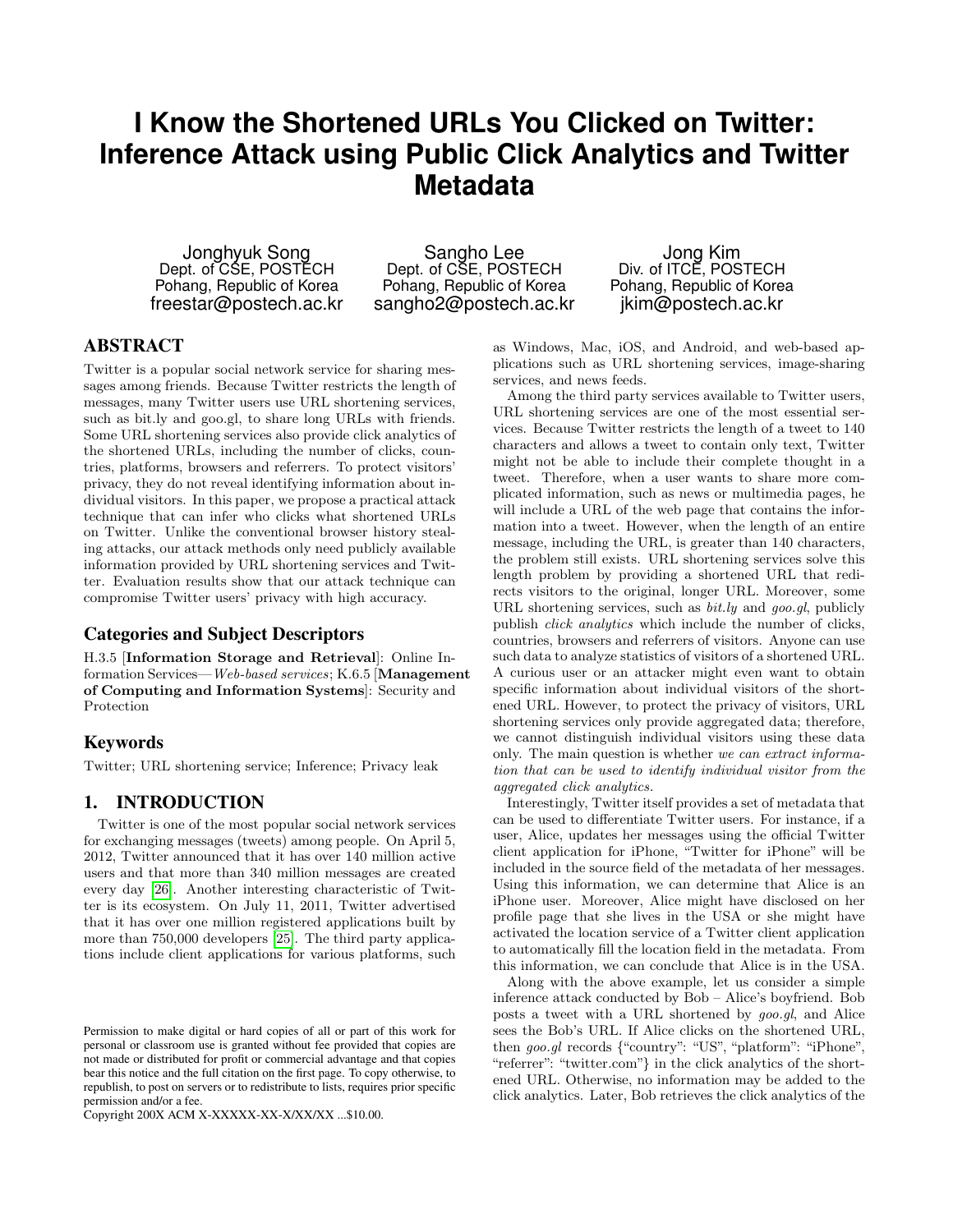shortened URL to know whether Alice clicked on his URL or not. If the click analytics has not changed or if its changes do not include information about the USA, iPhone, and twitter.com, he could infer that Alice did not click on his URL. Otherwise, he could infer that Alice clicked on his URL. This simple form of inference may include some errors because another Twitter user who also uses "Twitter for iPhone" in the USA could click on Bob's shortened URL. However, the main advantage of this inference attack is that it is a passive attack relying on public information only, unlike conventional browser history stealing attacks [\[3,](#page-9-0) [8,](#page-9-1) [10,](#page-9-2) [11,](#page-9-3) [14–](#page-9-4)[18\]](#page-10-2).

The goal of history stealing attacks is to know the URLs that a target browser (host or user) visited. However, all of the existing history stealing attacks are active attacks and require some private information. The required information includes Cascading Style Sheet (CSS) visited styles, browser cache, DNS cache and latency. To collect such information, we have to prepare a web page that contains scripts or malware that extract the CSS styles, browser cache or required time to load some pages from a visited browser, or monitor DNS requests to measure the DNS lookup time of a target host. In other words, we need to deceive or compromise a target user or his network to obtain the browsing history.

In this paper, we propose an attack technique to infer whether a specific user clicked on certain shortened URLs on Twitter. As shown in the above simple inference attack, our attack is based on the combination of publicly available information: click analytics from URL shortening services and metadata from Twitter. The goal of the attack is to know which URLs were clicked on by a target user. To perform the attack, we create monitoring accounts that monitor messages from all followings of a target user to collect all shortened URLs that the target user might click on. We then monitor the click analytics of those shortened URLs and compare them with the metadata of the target user. Such an attack could be used for targeted marketing, targeted spamming, or cyberstalking. Evaluation results show that our attack can successfully infer the click information with a high degree of probability.

In summary, the main contributions of this paper are as follows:

- We propose novel attack techniques to determine whether a specific user clicks on certain shortened URLs on Twitter. To the best of our knowledge, this is the first study that infers URL visiting history on Twitter.
- We only use public information provided by URL shortening services and Twitter; i.e., click analytics and Twitter metadata. We determine whether a target user visits a shortened URL by correlating the publicly available information. Our approach does not need complicated techniques or assumptions such as script injection, phishing, malware intrusion or DNS monitoring. All we need is publicly available information.

#### 2. URL SHORTENING SERVICES

The first notable URL shortening service is TinyURL, which was launched in 2002. The success of TinyURL influenced the development of many URL shortening services. These services reduce the length of URLs for easy sharing. Shortened URLs are especially convenient for users of Twitter, which imposes a limit on the length of a message. In the past, Twitter used TinyURL and bit.ly as the default URL shortening services. As of October 10, 2011, Twitter started using its own URL shortening service, t.co, to wrap all URLs in tweets in order to protect Twitter users from malicious URLs [\[24,](#page-10-3) [28\]](#page-10-4).

Some URL shortening services provide click analytics about each shortened URLs. Whenever a user clicks on a shortened URL, some information about the user is recorded. The click analytics is usually made public and can be accessed by anyone. Among such URL shortening services, we focus on bit.ly and goo.gl because they are broadly used and provide meaningful information.

#### 2.1 goo.gl

In December 2009, Google launched a URL shortening service called Google URL Shortener at goo.gl. Its click analytics provides information about the visitors as follows:

- Referrers
- Countries
- Browsers
- Platforms

For example, let us assume a user uses a BlackBerry phone and is located in the USA. If he clicks on a shortened URL from *goo.gl* on Twitter, *t.co* is recorded in the Referrers field; Mobile Safari in the Browsers field; US in the Countries field; and BlackBerry in the Platforms field of goo.gl's click analytics. The reason why t.co is recorded in the Referrers field is that all links shared on Twitter are wrapped using t.co by Twitter from October 10, 2011.

#### 2.2 bit.ly

Bitly company launched a URL shortening service bit.ly in 2008. Its click analytics provides information about visitors as follows:

- Referrers
- Countries

bit.ly does not provide information about browsers and platforms. However, its Referrers field has more detailed information than that of goo.gl. When a user clicks on a shortened URL on Twitter, only " $t.co$ " is recorded in the Referrers field in the goo.gl click analytics. However, bit.ly records the entire URL of the referrer site in the Referrers field, as "http://t.co/\*\*\*\*\*\*". With the information provided by goo.gl, we only know whether a visitor of a shortened URL comes from Twitter or not. However, if we use the information provided by bit.ly, we can determine the exact URL of the tweet containing the clicked shortened URL. This information makes our inference attack possible even without having information about browsers and platforms.

## 3. USER MATCHING

Whenever we notice that there is a visitor of the shortened URL by monitoring the click analytics, we compare the information about the visitor and Twitter users. If the shortened URL is goo.gl, the information about the visitor consists of four parts: Referrers, Countries, Platforms, and Browsers. If the shortened URL is bit.ly, only Referrers and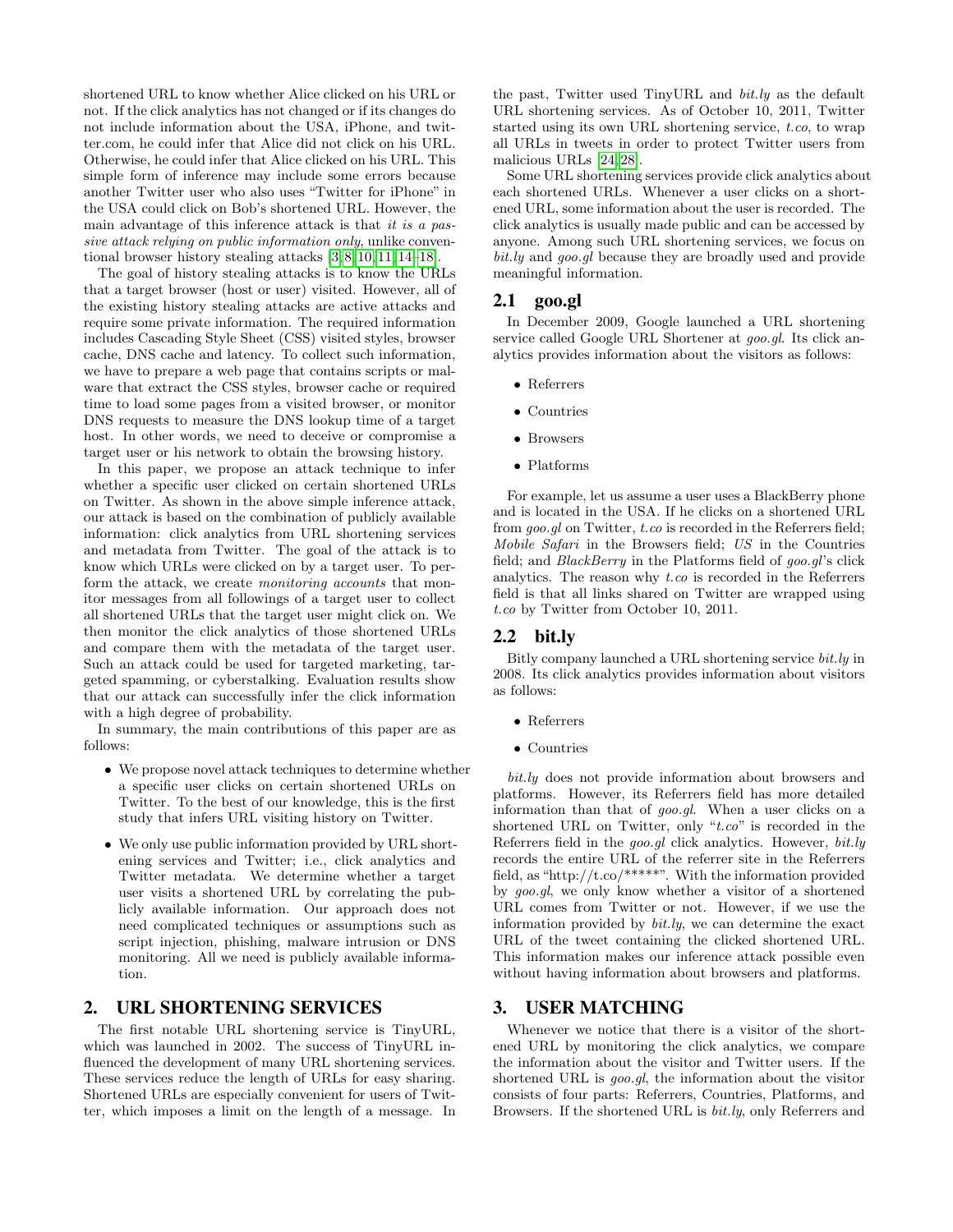|                  |                   | #clicks        |               |                  |                   | #clicks        |
|------------------|-------------------|----------------|---------------|------------------|-------------------|----------------|
| <b>Referrers</b> | t.co              | 10             |               |                  | t.co              | 11             |
|                  | twitter.com       | 5              |               | <b>Referrers</b> | twitter.com       | 5              |
|                  | Unknown/empty     | 6              |               |                  | Unknown/empty     | 6              |
|                  | www.facebook.com  | $\overline{2}$ |               |                  | www.facebook.com  | $\mathcal{P}$  |
|                  | US.               | 11             |               | <b>Countries</b> | US                | 12             |
| <b>Countries</b> | CA                | 7              |               |                  | CA                | 7              |
|                  | JP                | 3              |               |                  | JP                | 3              |
|                  | <b>KR</b>         | $\overline{2}$ | $\Delta$ time |                  | <b>KR</b>         | $\overline{2}$ |
|                  | <b>Mobile</b>     | 13             |               | <b>Browsers</b>  | Mobile            | 14             |
| <b>Browsers</b>  | Mobile Safari     | 4              |               |                  | Mobile Safari     | 4              |
|                  | Internet Explorer | 5              |               |                  | Internet Explorer | 5              |
|                  | Chrome            | $\mathbf{1}$   |               |                  | Chrome            | $\mathbf{1}$   |
|                  | iPhone            | 10             |               | <b>Platforms</b> | iPhone            | 11             |
| <b>Platforms</b> | iPad              | 1              |               |                  | iPad              | $\mathbf{1}$   |
|                  | BlackBerry        | 5              |               |                  | BlackBerry        | 5              |
|                  | Windows           | 7              |               |                  | Windows           | $\overline{7}$ |
|                  | Chrome            | 1              |               |                  | Chrome            | $\mathbf{1}$   |

<span id="page-2-0"></span>Figure 1: The proposed system notices that there is a visitor using differences in the click analytics. We can infer that the information of the visitor is {"country": "US", "platform": "iPhone", "referrer": "t.co"} (goo.gl case)

Countries are provided. We regularly monitor the click analytics to check whether the number of clicks on a shortened URL increased, which indicates a new visitor. Information about the visitor can be obtained from the differences between the new and the old click analytics. Figure [1](#page-2-0) shows the example of the process we used to obtain the information about the visitor. Then we compared the information about the visitor who clicked on the shortened URL with information about the Twitter users whom we were tracking.

Twitter does not officially provide personal information about Twitter users such as country, browsers and platforms. Therefore, we need to infer the information about Twitter users by investigating their timeline and profile pages. Next, we describe how we extract the information from Twitter metadata.

#### 3.1 Referrers

Our goal is to identify whether a known user clicked on a specific shortened URLs on Twitter. We can determine whether the visitor comes from Twitter by using the referrer information. The click analytics of goo.gl only records the hostname of the referrer site; therefore, if a visitor comes from Twitter, "t.co" or "twitter.com" is recorded in the Referrers field. In most cases, "t.co" is recorded because all links shared on Twitter are automatically shortened to t.co. links. t.co handles redirections by context and user agents, so Referrer depends on the source of click [\[27\]](#page-10-5). In some cases, "twitter.com" is recorded because some Twitter applications use original links instead of t.co links. Therefore, if the Referrers information of the visitor is " $t.co$ " or " $twtter.com$ ", we regarded the visitor as coming from Twitter.

When a shortened URL is provided by  $bit.ly$ , we can analyze it in greater detail, because the entire URL of the referrer site is provided in the click analytics of the shortened URL (Table [1\)](#page-2-1). On Twitter, all URLs are converted into different t.co URLs. If the target user clicks on the shortened URL, the URL shortening services record the  $t.co$ URL in the Referrers field. The referrer match is considered

|           | direct                                 | 2 |
|-----------|----------------------------------------|---|
| Referrers | http://t.co/3slAb                      |   |
|           | http://t.co/xInA4                      |   |
|           | https://twitter.com/[UID]/status/[TID] | 3 |
| Countries | US                                     |   |
|           | KR.                                    | 5 |
|           | ΙD                                     |   |
|           |                                        |   |

<span id="page-2-1"></span>Table 1: The examples of bit.ly click analytics. UID is a Twitter ID and TID is a numerical ID of each tweet.

successful when the t.co URL recorded in the click analytics is the same as the t.co URL of the target shortened URL.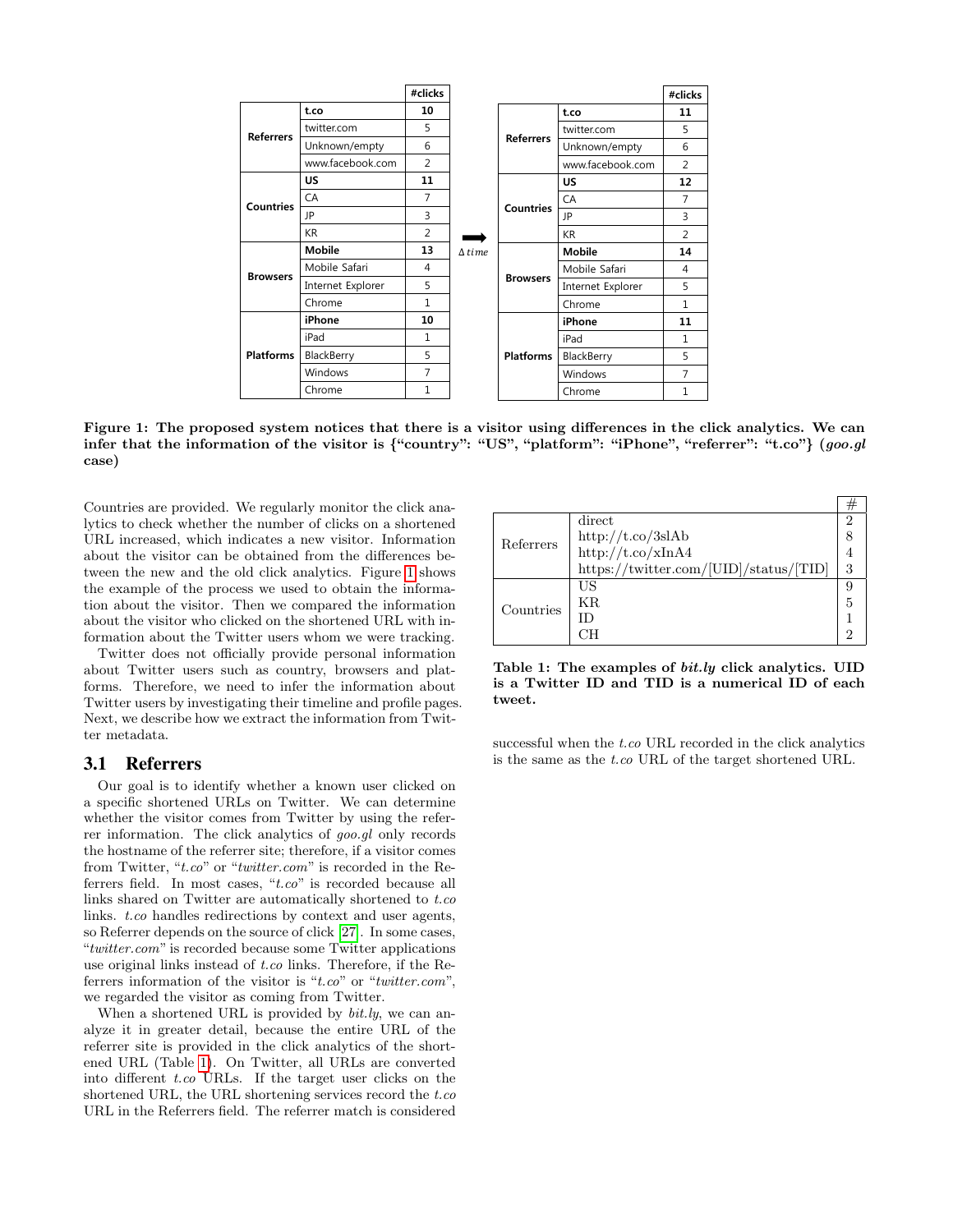# 3.2 Country

The country information of a Twitter user can be inferred using the location field in the profile page. In many cases, Twitter users fill in the location field with their city or place name. We can determine the user's country by searching GeoNames with the information in the location field of the user's Twitter profile [\[1\]](#page-9-5). GeoNames returns the country code that corresponds to the search keywords. The country information provided by the click analytics is also a country code; therefore, we have a successful country match if both country codes are the same.

Some Twitter users, hide their location by leaving the location field empty. Other users fill in the location field with meaningless information, such as "earth" and "in your heart." We cannot obtain accurate location information from these users. In those cases, we do not perform country matching. In our attack experiments, we avoided these problems by selecting only target users who filled in valid location names in the location field. However, even without location information, our attacks are still possible with other information. Location information increases the accuracy of our attacks, but it is optional.

| Source                  | <b>Browsers</b> | Platforms  |
|-------------------------|-----------------|------------|
| Twitter for iPhone      | Mobile          | iPhone     |
| Twitter for <i>iPad</i> | Mobile          | iPad       |
| Twitter for Android     | Mobile Safari   | Linux      |
| Twitter for BlackBerry  | Mobile Safari   | BlackBerry |

<span id="page-3-0"></span>Table 2: The examples of Browsers and Platforms corresponding to source

Additionally, we could rely on recent studies, which infer the location of Twitter users based on their posts [\[7,](#page-9-6) [13\]](#page-9-7).

## 3.3 Browsers and Platforms

When our target user clicks a shortened URL provided by goo.gl, we can use the browser and platform information of the target user to increase the accuracy of inference because the click analytics of goo.gl provide such information unlike bit.ly. Twitter does not provide the browser and platform information of Twitter users, but Twitter provides the information what applications are used for posting the tweets. Whenever a Twitter user posts a tweet, the application name is recorded in the Source field of the tweet. For example, if a user uses the official Twitter client application for the iPhone, "via Twitter for iPhone" is recorded in the Source field. We can use this source information to infer the browser and platform used. Table [2](#page-3-0) shows an example of the source values corresponding to browsers and platforms. Some values in the Sources field, however, correspond to several browsers and platforms because some applications support multiple platforms. For instance, TweetDeck is a multi-platform application that support the iPhone, Android, Windows, and Mac OS X. If a Twitter user uses a multi-platform application, we assume that the user uses all the platforms that the application supports.

# 4. INFERENCE ATTACK IN THE SIMU-LATED ENVIRONMENT

The definite ways that can exactly evaluate our system are asking the target users whether they really visited the shortened URLs or not, or monitoring their browsing activities by using logging software. However, both approaches are restrictive because we cannot survey all of them or require them to install logging software. Therefore, we built a simulated environment where we performed our experiments. Figure [2](#page-4-0) shows the overall architecture of the attack in the simulated environment.

In this experiment, we used virtual users instead of Twitter users in the real world. The system tried to infer the shortened URLs clicked on by the virtual users. The processes involved in this attack system are as follows:

- 1. The system monitors the click analytics of the shortened URLs that are posted by Twitter users.
- 2. Changes in the shortened URL's click analytics indicate a new visitor, and the system extracts the visitor information from the click analytics.
- 3. The extracted visitor information is recorded in the simulated click analytics.
- 4. The system stochastically adds the information about the virtual users to the simulated click analytics to simulate the click of a real Twitter user.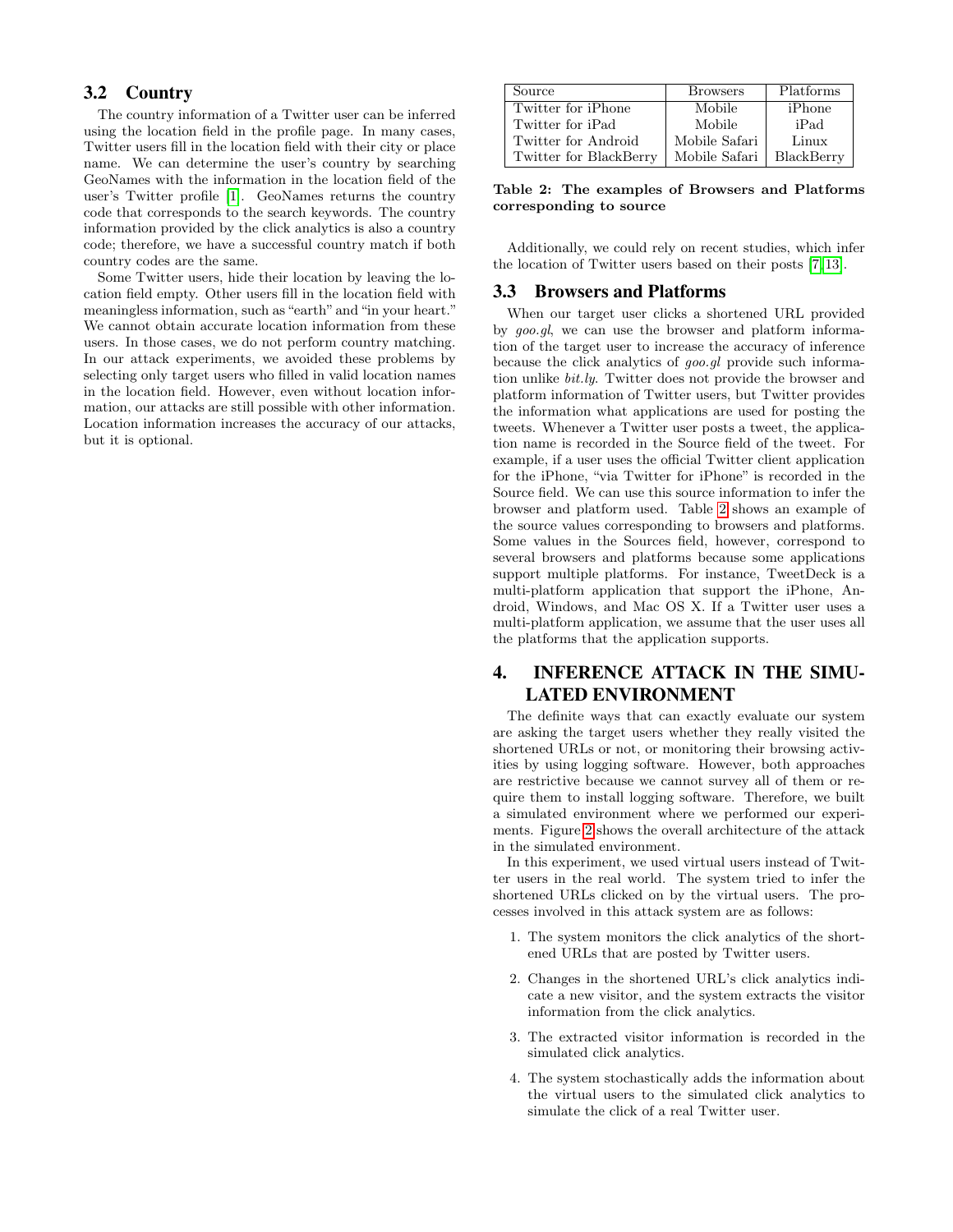

<span id="page-4-0"></span>Figure 2: Overall architecture of the attack in the simulated environment

- 5. Changes in the simulated click analytics indicate a new visitor of the simulated server, an inferred visitor, and the system extracts the information of the inferred visitor from the simulated click analytics.
- 6. The system compares the inferred visitor and the information about the virtual user. If the information is matched, we infer that the shortened URL was clicked on by the virtual user.

Before the experiment could start, we selected 56 Twitter users who posted goo.gl or bit.ly URLs regularly. The clicks of virtual users are controlled by the system. Whenever a shortened URL is posted by a Twitter user, the virtual users click on the shortened URL with a probability of 0.7. We correctly know which shortened URLs were clicked on by the virtual users, so we can estimate the performance of the system.

We cannot test all types of Twitter users using the virtual users. Twitter users come from many countries, and they use many different platforms and browsers. Therefore, we had to limit the number of user types for our experiment. We selected six countries: United States (US), Great Britain (GB), Brazil (BR), Japan (JP), Italy (IT), and Rwanda (RW). The first five are among the top 20 countries with the largest number of Twitter accounts [\[23\]](#page-10-6). We added Rwanda to learn the effectiveness of the system when the target user lives in a country with only a few Twitter users. We also selected four smartphone platforms: an iPhone, Android, BlackBerry, and a Windows Phone. A combination of six countries and four platforms, gave us 24 types of users for the experiment.

#### 4.1 Data Collection

We collected data by crawling the click analytics of the shortened URLs, using the API methods offered by goo.gl and bit.ly. goo.gl APIs have a rate limit of 1,000,000 queries per day. Similarly, bit.ly allows users to create no more than five concurrent connections from one IP address. bit.ly also

| $\#$ of followers | qoo.ql | $bit.$ ly |
|-------------------|--------|-----------|
| $100 - 1k$        | 3      | 3         |
| $1k - 10k$        | 10     | 5         |
| $10k - 100k$      | 9      | 13        |
| $100k - 1M$       |        | 6         |
| total             | 29     | 27        |

<span id="page-4-1"></span>Table 3: Twitter users used in the simulated experiment

|            |       | Actual value                                 |           |  |
|------------|-------|----------------------------------------------|-----------|--|
|            |       | Click                                        | Non click |  |
| Prediction | Click | True positive   False positive               |           |  |
|            |       | Value Non click False negative True negative |           |  |

<span id="page-4-2"></span>Table 4: Confusion matrix

enforces per-hour limits, per-minute limits, and per-IP rate limits for each API method. However, bit.ly does not publish the exact number of allowed requests on each limit. In all, we monitored 31,525 goo.gl URLs and 24,144 bit.ly URLs from September to October 2012. Those shortened URLs were posted by 56 Twitter users (Table [3\)](#page-4-1).

#### 4.2 Evaluation

In this experiment, true positive rate (TPR) is meaningless because false negative is always zero. False negative cases are cases where a virtual user clicks on the shortened URL but the system infers that the virtual user has not click on the URL (Table [4](#page-4-2) ). In the real world, the system is occasionally unable to obtain all information about the target user if he uses several platforms and browsers. In the simulated environment, however, the system knows all information about the virtual users, and the information is not changed during the entire experiment. Therefore, the system always knows what URLs are clicked on by the virtual user by monitoring the simulated click analytics. However, false positive cases are possible because some Twitter users have the same information as the virtual users. If such Twitter users click on the shortened URLs monitored, we get a false positive result. For these reasons, we used two metrics to evaluate the system: precision and false positive rate (FPR).

$$
Precision = \frac{True \ positive}{True \ positive + False \ positive}
$$
  
False positive

$$
FPR = \frac{rase positive}{False positive + True negative}.
$$

#### *4.2.1 goo.gl*

We created a Twitter account and followed 29 Twitter users who posted goo.gl URLs regularly. The accuracy of our system depends on the number of the followers of the those users because the shortened URLs posted on Twitter are exposed to the followers of the posting users. With a large number of followers, it is highly likely that many of those followers live in the same country and use the same platform or browser as the target user. Therefore, our system would guess incorrectly because the system misjudges those other users as the target user. We grouped the posting users based on the number of their followers to determine the effect of the number of followers on the results of the experiment.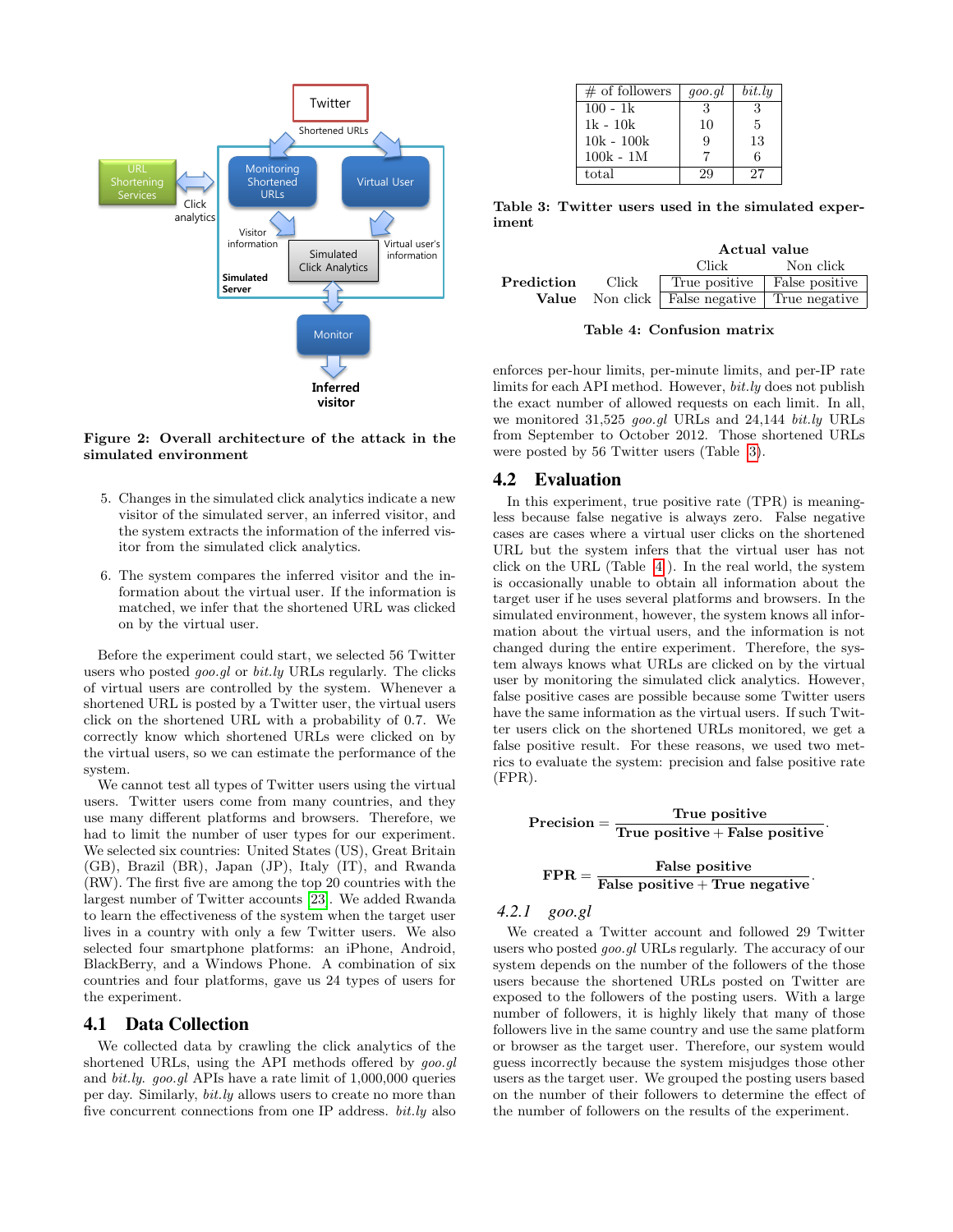

<span id="page-5-0"></span>Figure 3: The precision of goo.gl URLs in terms of platforms. X axis means the number of followers of the updating users.



<span id="page-5-1"></span>Figure 4: The precision of goo.gl URLs in terms of country. X axis means the number of followers of the updating users.

Figure [3](#page-5-0) shows the precision of each platform according to the number of followers. We expected to see low precision with iPhone and Android users because of the large number of users on those platforms. As expected, the results showed that our system had the lowest precision with iPhone users; however, the differences among the platforms were minimal. Average precisions of each platform were as follows: iPhone was 0.94, Android was 0.95, Windows Phone 0.95 and BlackBerry was 0.96.

Figure [4](#page-5-1) shows the precision of each country according to the number of followers. The result is compared against the number of Twitter accounts in that country. We achieved the lowest precision with US users because they comprise a large percentage of the total number of Twitter accounts [\[23\]](#page-10-6). Average precisions of each country were as follows: US was 0.85, GB was 0.90, BR was 0.96, IT was 0.97, JP was 0.98 and RW was 0.99. The total average precision for all countries in our experiment was 0.94.

Both results showed that the precision decreased as the number of followers increased. The average precision was



<span id="page-5-2"></span>Figure 5: The FPR of goo.gl URLs in terms of platforms. X axis means the number of followers of the updating users.



<span id="page-5-3"></span>Figure 6: The FPR of goo.gl URLs in terms of country. X axis means the number of followers of the updating users.

0.99 when the number of followers was less than 1,000, but the average precision was 0.90 when the number of followers was greater than 100,000.

As shown in Figures [5](#page-5-2) and [6,](#page-5-3) FPR results showed an inverse correlation with the precision results. US and iPhone users had higher FPR than others. The total average FPR was 0.1.

#### *4.2.2 bit.ly*

Our monitoring account also followed 27 Twitter users who updated *bit.ly* URLs regularly. Figures [7](#page-6-0) and [8](#page-6-1) show the results of the bit.ly cases, and the results were similar to the goo.gl cases. US users also have lower precision and higher FPR than others. The overall accuracy of the system was lower with *bit.ly* cases than with *goo.gl* cases, because goo.gl offers four types of information in the click analytics, whereas *bit.ly* offers only two types of information, namely, the Referrers and the Countries, as mentioned in Section 2.2. The system had to infer URL clicks based on less infor-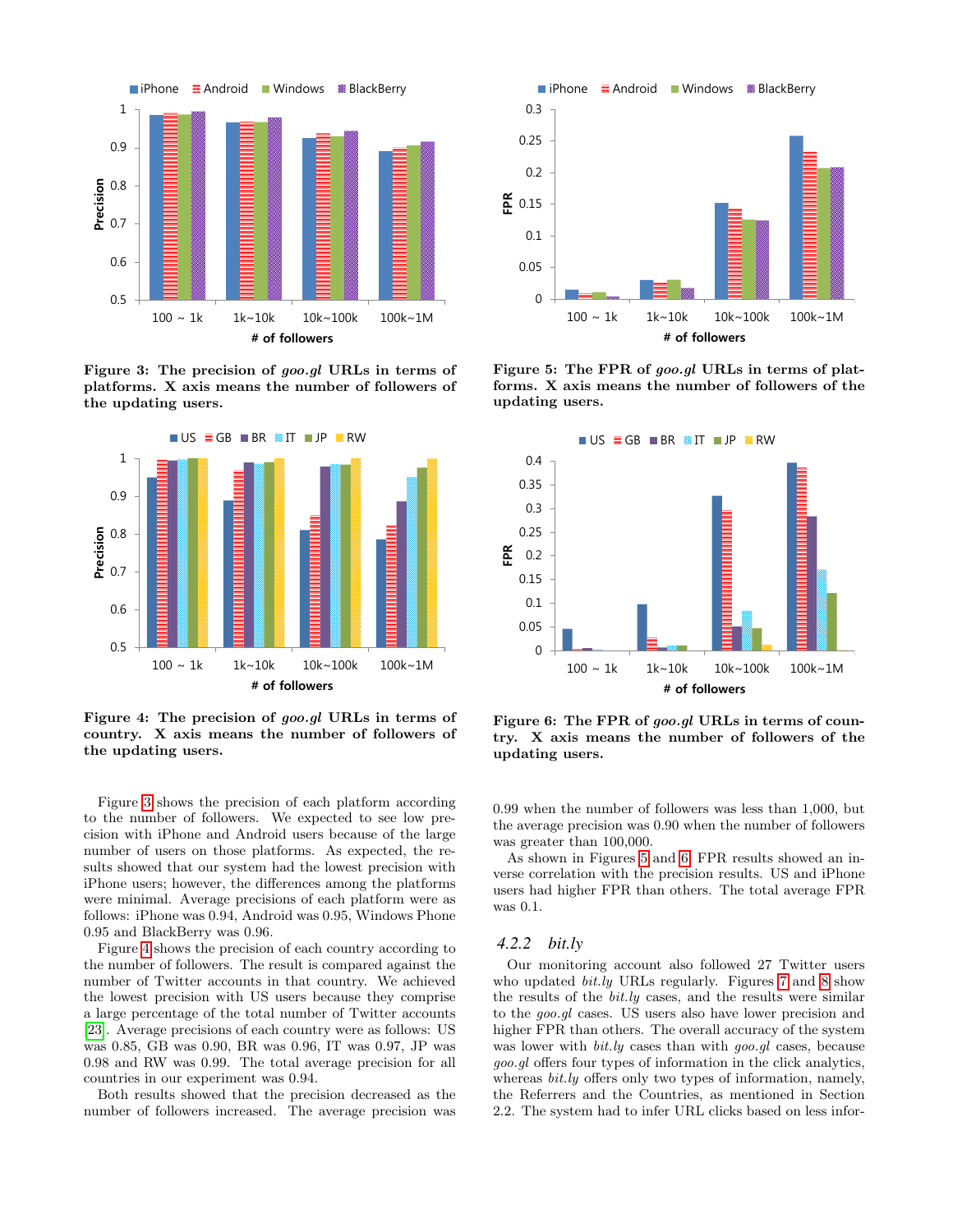

<span id="page-6-0"></span>Figure 7: The precision of bit.ly URLs in terms of country. X axis means the number of followers of the updating users.



<span id="page-6-1"></span>Figure 8: The FPR of bit.ly URLs in terms of country. X axis means the number of followers of the updating users.

mation. The total average precision was 0.87 and the total average FPR was 0.16.

#### *4.2.3 Discussion*

The most influential factor that affected the accuracy of the system is the number of followers who follow the same Twitter user and who have the same information as the target user. If no other user had the same information as the target user, the system could infer perfectly regardless of the number of the posting user's followers. In fact, most of the URLs clicked on by the Rwanda users were successfully inferred by the system regardless of the number of followers and platforms. In contrast, the system had the lowest accuracy if the target user lived in the US and used an iPhone. The user who lived in US and used an iPhone had the lowest precision with 0.81 and the highest FPR with 0.28. It means that even in the worst case our system has high performance. In general, the system successfully inferred the URLs clicked on by the target users with a high precision and a low FPR.



<span id="page-6-2"></span>Figure 9: Overall architecture of the attack in the real world

# 5. INFERENCE ATTACK IN THE REAL WORLD

In this section, we introduce the inference attack in the real world. The system identifies whether a Twitter user clicked a shortened URL that were posted by his or her followings or not.

We selected a number of Twitter users as our target users. Our goal was to identify the shortened URLs that were clicked on by a target user. The result of this attack is a set of URLs that could have been clicked on by a target user. The procedures of this attack system are as follows:

- 1. The system selects a target Twitter user who follows some accounts that post shortened URLs.
- 2. The system monitors the click analytics of all shortened URLs that are posted by the followings of the target user.
- 3. When the system notices changes in the click analytics, which indicates a new visitor to the shortened URL, the system extracts the visitor's information from the click analytics.
- 4. The system compares the information about the visitor with known information the target user. If both pieces of information match, it infers that the shortened URL was clicked on by the target user.

Figure [9](#page-6-2) shows the overall architecture. The architecture consists of three modules: profiling, monitoring, and matching. The profiling module gets the information of the target user from the target user's profile and timeline, as mentioned in Sections 3.2 and 3.3. We created a Twitter user (monitoring user) who followed all the followings of the target user in order to access all tweets that might be viewed by the target user. The monitoring module extracts the shortened URLs from the tweets posted by the followings of the target user and monitors the changes in the click analytics of those shortened URLs. When the monitoring module notices the change, which indicates a new visitor to the shortened URL, the matching module compares the information of the visitor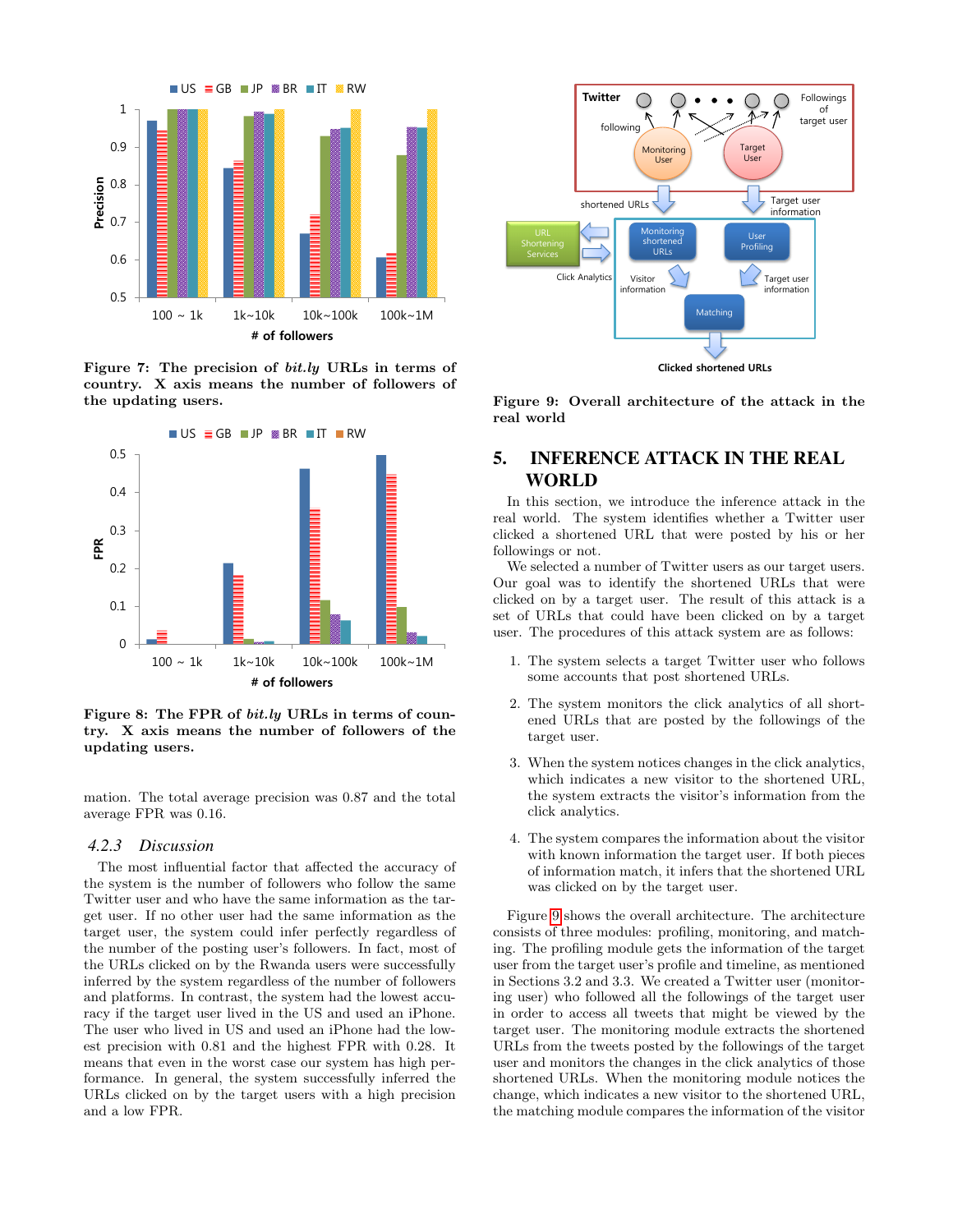with information about the target user. After the matching procedure, all shortened URLs that were clicked on by visitors with the same information as the target user will be included in a set of candidate URLs.

We identify a set of candidate URLs that could be visited by the target user whenever shortened URLs are clicked. The candidate URLs, however, may not be accurate because other Twitter users who have the same information as the target user could click on the candidate URLs. There are many Twitter users who have received the same shortened URLs seen by the target user. All the followers of that user who has sent the shortened URLs to the target user receive the same shortened URLs. Among them, someone who has the same information with the target user may click on a shortened URL that is being monitored by our system. The system could mistakenly conclude that the shortened URL was clicked on by the target user. However, the probability that the clicks are from the target user was significant.

On the other hand, it is also possible that the candidate set might not include a shortened URL that is clicked on by the target user, particularly if the target user clicks on the shortened URL in an unusual environment that is atypical for that user. For example, if a target user typically uses an iPhone in the USA, our system would only monitor changes of click analytics involving the iPhone and the USA. However, it is possible for the target user to change his smart phone or to use a personal computer for using Twitter. If he clicks on the shortened URLs in such environments, our system cannot notice those events. However, this kind of situation temporarily occurs because if the target user posts a tweet using the new environment at least once, the profiling module will add the new environment into his profile information. Therefore, we can successfully identify the user's information and perform the inference attack with high accuracy.

#### 5.1 Target User Selection

The main goal of the attack is to identify the shortened URLs that are clicked on by a target user. There are a number of criteria used to select target users for our experiments. First, we needed to select the target users whose exact information could be identified by us. Their profile must be public and they must use well-known applications, such as the official Twitter applications for the smartphone. Second, the target user must follow some users who post shortened URLs frequently because we want to obtain enough experimental results. If no shortened URL appears in the timeline of the target user, we cannot attempt an attack. Third, the target users must actively use Twitter. If we select an inactivate user as a target user, we cannot obtain enough experimental data. Our ideal target users are Twitter users who frequently check their timeline and click on URLs on their timeline. Another important condition of a target user is that the user needs to post or retweet a tweet that includes the shortened URLs that he clicked on. We assume that we successfully inferred the click on the shortened URLs if the target user posts a tweet with the shortened URL that is one of the URLs in a candidate set. However, the criteria listed above are used only to obtain enough experimental data and to conduct evaluation, which will be covered later in the Section 5.3. They are not strongly related to the accuracy of the attack. Any Twitter user who can be identified by an attacker could be a target user.

In order to find qualified target users for the experiments, we manually searched *goo.gl* or *bit.ly* strings on Twitter and reviewed the user's timeline.

#### 5.2 Data Collection

First, we crawled Twitter data using two sets of Twitter API methods: Streaming APIs and REST APIs. The Streaming APIs enable us to monitor target users in real time. We used the REST APIs for crawling profile pages, timelines, followers, and followings. However, the REST APIs have a rate limit: a host is permitted 150 requests per hour. In order to overcome the rate limit, we changed the IP address of the crawling servers when the servers exceeded the rate limit. We used 10 servers and 100 IP addresses to crawl Twitter data. Second, we crawled the click analytics of the shortened URLs as mentioned in Section 4.2.

We selected 27 target users and crawled their profiles, timelines, and favorites. We monitored 2,278 goo.gl URLs and 25,816 bit.ly URLs. The collection lasted for about two months from March to April 2012.

#### 5.3 Evaluation

As mentioned in Section 4, it is difficult to evaluate the system properly. Therefore, we use a different method to evaluate our system. We assume that if a URL is included in the tweets or favorites of a Twitter user, the Twitter user had already visited them. To validate the correctness of our inference that a user visited a URL, we checked whether the user included the same URL in his tweets or favorites in the near future.

To clarify, suppose that our system inferred that Twitter user  $A$  visited the shortened URL  $B$ . We collect the timeline and the favorites of user A and check whether a tweet containing the shortened URL B exists. If we find the shortened URL  $B$  in the timeline or favorites, then we are certain that the system successfully infers the shortened URL visited by the candidates.

We computed three probabilities as follows:

$$
P1 = \frac{|U \bigcap RT|}{|U|},
$$
  

$$
P2 = \frac{|C_{urls} \bigcap RT|}{|C_{urls}|},
$$
  

$$
P3 = \frac{|N_{urls} \bigcap RT|}{|N_{urls}|}.
$$

Let U be a set of all shortened URLs that are posted by followings of the target user. U is classified into two sets  $C_{urls}$ and  $N_{urls}$  where  $C_{urls}$  is a set of shortened URLs inferred as visited by the target user, candidate URLs set, and  $N_{urls}$ is a set of shortened URLs inferred as unvisited by the target user. RT is a subset of U that includes the shortened URLs which are in the target user's timeline including retweeted or favorited by the target user.

The resulting probabilities were as follows: P1 was 0.032, P2 was 0.048, and P3 was 0.003. P2 was 1.5 times higher than P1 and 16 times higher than P3. This implies that we can successfully categorize all shortened URLs into a set of visited URLs and a set of unvisited URLs. The target users normally posted tweets containing shortened URLs that are included in the candidate URLs set. They rarely posted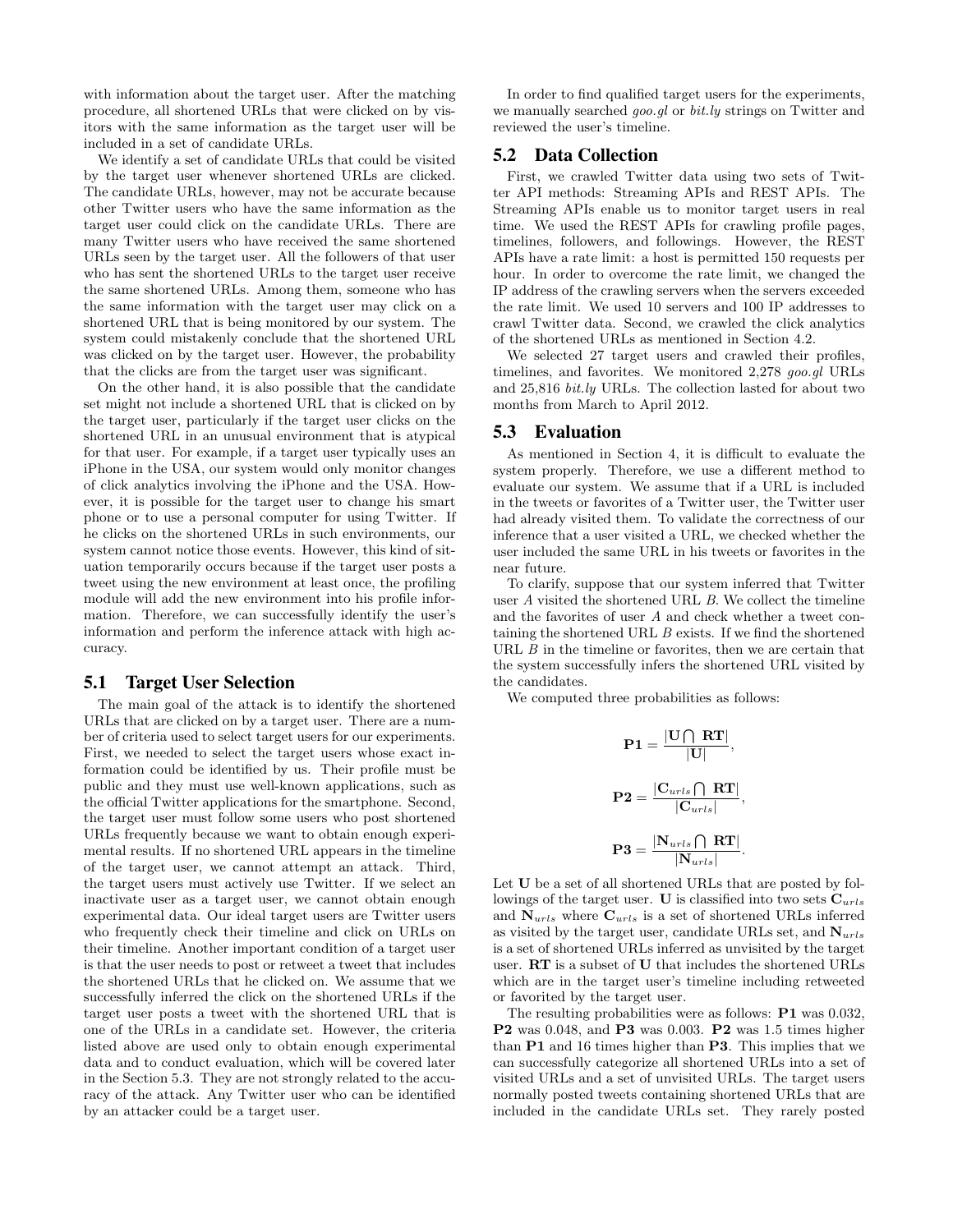|             | $\#$ of shortened URLs | $_{\rm RR}$ |
|-------------|------------------------|-------------|
| $qoo.$ $ql$ | 2.278                  | 0.584       |
| bit.        | 25,816                 | 0.674       |
| Total       | 28,094                 | 0.669       |

<span id="page-8-0"></span>Table 5: The monitored shortened URLs and RR for each URL shortening services in the real world attack

tweets with shortened URLs outside the candidate URLs set. According to boyd et al. [\[4\]](#page-9-8), about 3% of tweets are likely to be retweets. That percentage was similar to our calculation of P1 which was 0.032; therefore, the value of P1 is also trustworthy.

To view the results from a different angle, we also calculated two other metrics.

$$
P4 = \frac{|C_{urls} \bigcap RT|}{|RT|}.
$$

$$
P5 = \frac{|N_{urls} \bigcap RT|}{|RT|}.
$$

P4 indicates the fraction of candidate URLs that are in RT, and P5 indicates the fraction of non-candidate URLs are in RT. The results were as follows: P4 was 0.952 and P5 was 0.048. We found that P4 was much higher than P5. Most of the shortened URLs that are in the timeline or favorites of the target users were inferred as candidate URLs. Therefore, we can say with confidence that a shortened URL is highly likely to be retweeted or favorited by the target user if it is included in the candidate set.

We also computed the reduction ratio RR, which represents how much we reduced the number of candidate URLs from the number of all shortened URLs posted by the followings of the target user. RR is computed as follows:

$$
\mathbf{RR} = \frac{|\mathbf{C}_{urls}|}{|\mathbf{U}|}.
$$

RR depends on click tendency of the target users. When the target user clicks on all of the shortened URLs in U, RR becomes 1. Therefore, a higher RR does not always indicate that the system is performing poorly. Table [5](#page-8-0) shows the results for each URL shortening service. The average value of the reduction ratio is 66.9%. This means that our system inferred that the target users clicked on 66.9% of the shortened URLs posted by their followings. The reduction ratio in the goo.gl case is lower than in the bit.ly case, because goo.gl provides more information than bit.ly in the click analytics. Since the number of bit.ly shortened URLs is fairly larger than that of goo.gl on Twitter, we have a larger number of  $bit.ly$  shortened URLs than that of  $qoo.ql$ shortened URLs.

## 6. DISCUSSION

#### 6.1 Limitations

Our inference attack method has some limitations due to the restrictions in the given information. We cannot guarantee the correctness of the given location information because some users do not reveal their exact location information on Twitter. Moreover, the given browser and platform information is also restricted because some client applications do not reveal the exact platforms that they use. Even when we are able to identify specific Twitter users, many users have the same information as the identified Twitter users have. Therefore, the results of inference cannot be 100% guaranteed. However, with more information about the target users, the accuracy of our system will improve. For example, if we know when the target user frequently uses Twitter, we can further reduce the number of the candidates. One way to infer this timeframe is by analyzing the time history of the target user's tweets. We will use this time history for future work. Further, if we could obtain information about a target user from different channels (e.g., if we are personally acquainted with the target), we could increase the probability of succeeding with our inference attack.

#### 6.2 Countermeasures

We only need public information provided by Twitter and the URL shortening services. Therefore, the published information must be changed to prevent our inference attacks. A simple measure of prevention is by delaying the update to the click analytics of shortened URLs. If the click analytics is updated every minute or every tens of minutes, the changes of the click analytics would more likely include a larger number of click events, so that inference attacks would have difficulties in differentiating an individual from the group of click events. In addition, providers could add noise information to the click analytics in order to prevent exact inference, as the differential privacy does [\[9\]](#page-9-9).

#### 6.3 Applications

Using our inference attack method, attackers can determine the URLs that the target user visited. Based on the visited URLs, the attackers could infer the target user's preferences, such as music interests, political inclination, or favorite products. This information could be used for targeted marketing or targeted spamming. Moreover, we discovered that it is very easy to cyber-stalk on Twitter. Anyone can stalk a target user by creating a Twitter account that follows everyone whom the target user follows (if the target user is not a private user). This way, the attacker receives the same tweets that appear in the target user's timeline.

Some active inference attacks are also possible. We did inference attacks after we identified the information of the target user. On the contrary, we can use our inference attacks to obtain information about the target user. If an attacker creates a shortened URL and sends the shortened URL to the target user, who then clicks on the shortened URL, the attacker can obtain information, such as the target user's current location and platform, from the click analytics.

## 7. RELATED WORK

#### 7.1 Browser History Stealing

There are several types of history stealing attacks. First, the cached data of the browser was used for sniffing browser history [\[10,](#page-9-2) [14,](#page-9-4) [15\]](#page-10-7). There is a time difference between retrieving cached resources and retrieving non-cached resources. The attackers can know which pages were visited by analyzing the differences in latency. DNS cache was also used for history stealing attacks [\[10,](#page-9-2) [11,](#page-9-3) [18\]](#page-10-2). In general, most of the history stealing attacks are based on Cascading Style Sheet (CSS) visited styles [\[3,](#page-9-0) [8,](#page-9-1) [16,](#page-10-8) [17\]](#page-10-9). They use the fact that browsers display visited links differently from unvisited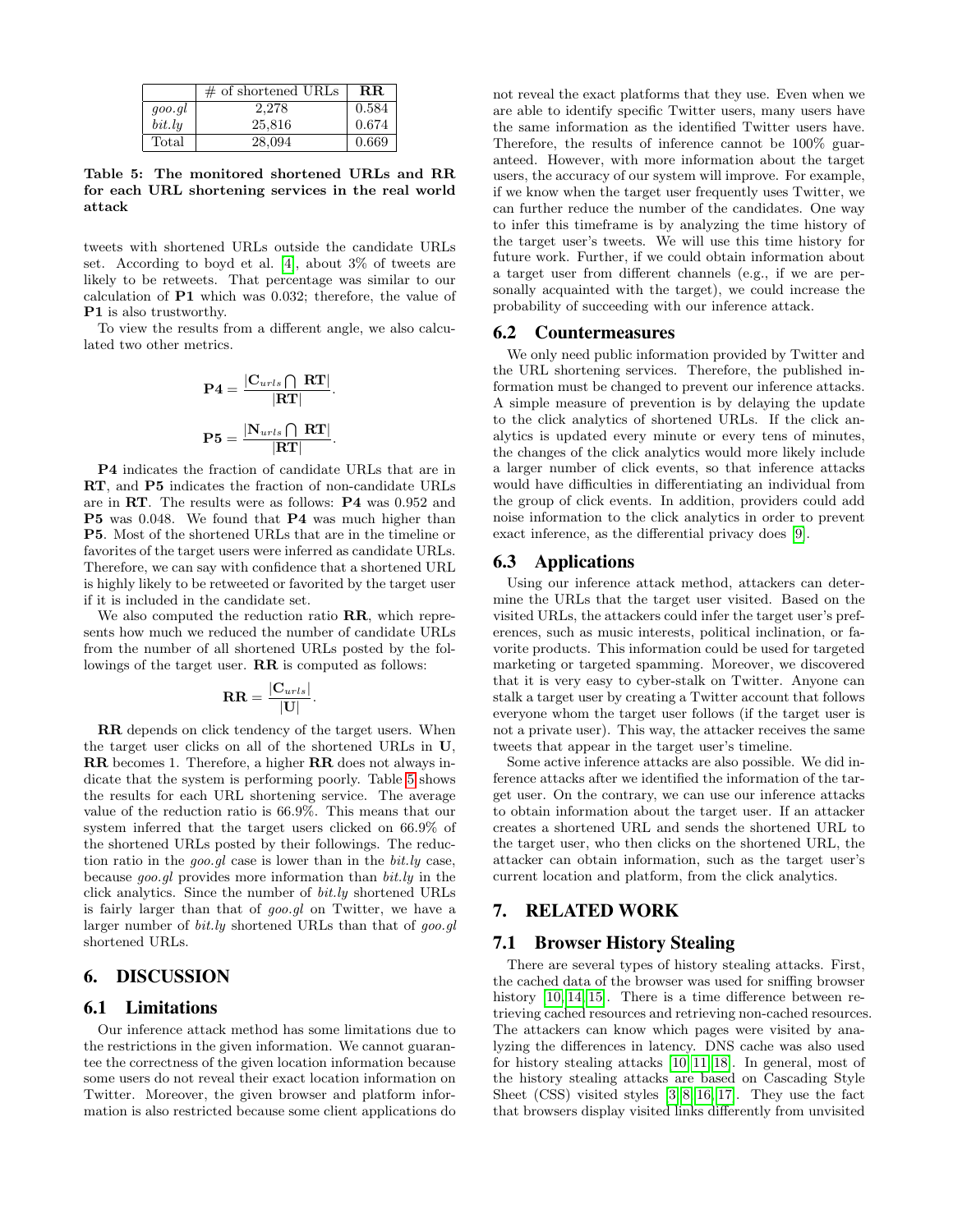links. These history stealing attacks assume that victims visit a malicious web page or that victims are infected by malware. However, our inference attacks do not need to make these assumptions. The inference attacks only use the combinations of publicly available information. Therefore, anyone can be an attacker, and anyone can also be a victim.

#### 7.2 Privacy Leaks from Public Information

Many previous studies proposed attack techniques that cause privacy leaks in social networks, such as inferring private attributes or de-anonymizing users. Most of these studies used public information to infer hidden information. Some studies combined information from several different data sets. First, there are studies introducing de-anonymzing attacks in social networks. Backstrom et al. [\[2\]](#page-9-10) tried to identify edge existence in anonymized network and Narayanan and Shmatikov [\[21\]](#page-10-10) identified Netflix records of known users using only a little bit of data about the users. Furthermore, they combined their results with IMDb data and inferred user's political preferences or religious view. Narayanan and Shmatikov [\[22\]](#page-10-11) also proved that users who have accounts in both Twitter and Flickr can be recognized in the anonymous Twitter graph. Wondracek et al. [\[29\]](#page-10-12) proposed the de-anonymized attack using group membership information obtained by browser history stealing attack. There are also studies inferring private attributes of users in the social networks. He *et al.* [\[12\]](#page-9-11) and Lindamood *et al.* [\[19\]](#page-10-13) built a Bayesian network to predict undisclosed personal attributes. Zheleva and Getoor [\[30\]](#page-10-14) showed how an attacker can exploit a mixture of private and public data to predict private attributes of a target user. Similarly, Mislove et al. [\[20\]](#page-10-15) inferred the attributes of a target user by using a combination of attributes of the user's friends and other users who are loosely (not directly) connected to the target user. Calandrino et al. [\[5\]](#page-9-12) proposed algorithms inferring customer's transactions in the recommender systems, such as Amazon and Hunch. They combined public data of the recommender systems and some of the transactions of a target user in order to infer the target user's unknown transactions. Chaabane et al. [\[6\]](#page-9-13) proposed an inference attack to predict undisclosed attributes by using only music interests. They derived semantics using Wikipedia ontology and measured the similarity between users.

## 8. CONCLUSION

In this paper, we proposed an inference attack that infers shortened URLs that are clicked on by the target user. All the information needed in our attack is public information; that is, the click analytics of URL shortening services and Twitter metadata. Both information are public and can be accessed by anyone. We combined two pieces of public information with inferred candidates. To evaluate our system, we crawled and monitored the click analytics of URL shortening services and Twitter data. Throughout the experiments, we have shown that our attack can infer the candidates in the majority of cases. To the best of our knowledge, this is the first study that infers URL visiting history on Twitter. We also proved that if an attacker knows some information about the target user, he could determine whether the target user clicks on the shortened URL.

## 9. ACKNOWLEDGEMENTS

This research was supported by World Class University program funded by the Ministry of Education, Science and Technology through the National Research Foundation of Korea (R31-10100). Also, this research was supported by the MKE(The Ministry of Knowledge Economy), Korea, under the ITRC(Information Technology Research Center) support program supervised by the NIPA(National IT Industry Promotion Agency). (NIPA-2012-H0301-12-3002)

#### 10. REFERENCES

- <span id="page-9-5"></span>[1] geonames. http://www.geonames.org/export/clientlibraries.html.
- <span id="page-9-10"></span>[2] L. Backstrom, C. Dwork, and J. Kleinberg. Wherefore art thou r3579x? anonymized social networks, hidden patterns, and structural steganography. In WWW, 2007.
- <span id="page-9-0"></span>[3] D. Baron. :visited support allows queries into global history, 2002. https://bugzilla.mozilla.org/show\_bug.cgi? id=147777.
- <span id="page-9-8"></span>[4] D. boyd, S. Golder, and G. Lotan. Tweet, tweet, retweet: Conversational aspects of retweeting on twitter. In HICSS, 2010.
- <span id="page-9-12"></span>[5] J. A. Calandrino, A. Kilzer, A. Narayanan, E. W. Felten, and V. Shmatikov. "you might also like:" privacy risks of collaborative filtering. In IEEE Security and Privacy, 2011.
- <span id="page-9-13"></span>[6] A. Chaabane, G. Acs, and M. A. Kaafar. You are what you like! information leakage through users' interests. In NDSS, 2012.
- <span id="page-9-6"></span>[7] Z. Cheng, J. Caverlee, and K. Lee. You are where you tweet: A content-based approach to geo-locating twitter users. In ACM CIKM, 2010.
- <span id="page-9-1"></span>[8] A. Clover. Css visited pages disclosure, 2002. http://seclists.org/bugtraq/2002/Feb/271.
- <span id="page-9-9"></span>[9] C. Dwork. Differential privacy. In ICALP, 2006.
- <span id="page-9-2"></span>[10] E. W. Felten and M. A. Schneider. Timing attacks on web privacy. In ACM CCS, 2000.
- <span id="page-9-3"></span>[11] L. Grangeia. Dns cache snooping or snooping the cache for fun and profit. In SideStep Seguranca Digitial, Technical Report, 2004.
- <span id="page-9-11"></span>[12] J. He, W. W. Chu, and Z. V. Liu. Inferring privacy information from social networks. In ISI, 2006.
- <span id="page-9-7"></span>[13] B. Hecht, L. Hong, B. Suh, and E. H. Chi. Tweets from justin bieber's heart: The dynamics of the location field in user profiles. In ACM CHI, 2011.
- <span id="page-9-4"></span>[14] C. Jackson, A. Bortz, D. Boneh, and J. C. Mitchell. Protecting browser state from web privacy attacks. In WWW, 2006.